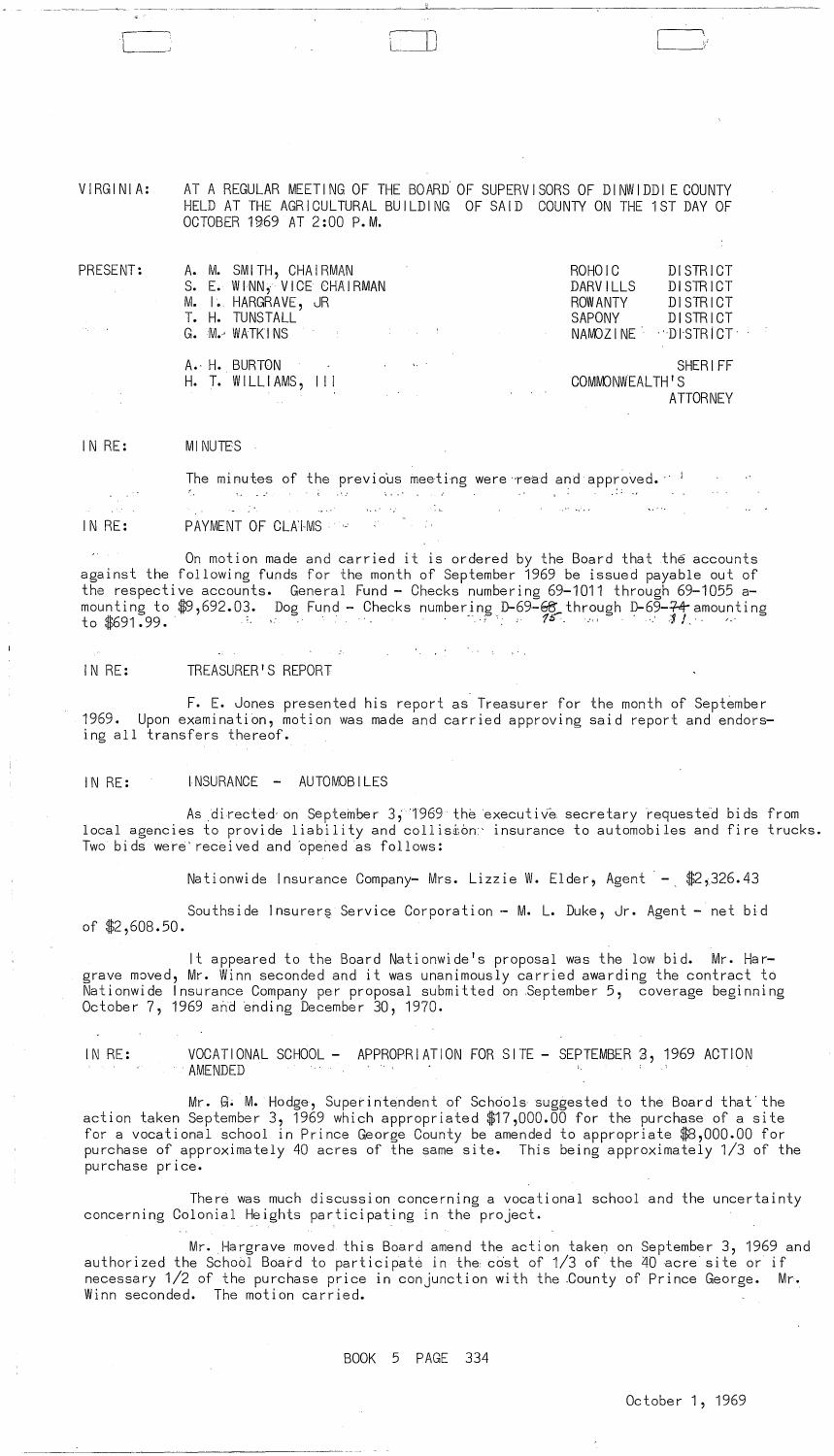IN RE: HOSPITAL CONTRACTS - MEDICAL COLLEGE OF VIRGINIA - PETERSBURG GENERAL HOSPITAL - 1969-70

New contracts for the treatment of indigent persons effective July 1, 1969 to June 30, 1970 with the Medical College of Virginia and Petersburg General Hospital for \$50.01 and \$40.72 per day respectively was presented by the Welfare Department.

Motion was duly made and carried that these contracts be and are hereby approved by this Board and the Chairman is authorized to execute same.

IN RE: FISHER ROAD - RURAL ADDITION TO SECONDARY SYSTEM .

The Board of Supervisors of Dinwiddie County having reviewed the Board of Viewers report of May 6, 1969 of a certain road in Dinwiddie County known as Fisher Road, beginnihg at a point on Route 651, 0.90 mile north of Route 40, running in a westerly direction approximately 0.15 mile, thence in a northerly direction approximately 0.05 mile, a total length of 0.20 mile to dead end and cul-de-sac.

WHEREAS, 'the Board of Supervisors of Dinwiddie County recommends from the Board of Viewers report that the Vi rginia Department of Highways be requested to take into the State's Secondary System of roads this rural addition with a total length of  $0.20$  mile since it appearing to the Board that a  $50'$  right-of-way is duly platted and recorded in Deed Book 142, Page 223, dated September 5, 1969.

IN RE: JAMES L. TRIBBLE, REGIONAL DEPUTY COORDINATOR, OFFICE CIVIL DEFENSE

Mr. James L. Tribble appeared before the Board and discussed with them the present civil defense setup within Dinwiddie County.

There was a 55 minute discussion concerning civil defense operations and expectations within the county and general proposals for up-dating the county's civil defense program.

No action was proposed.

IN RE: ELWYN P. WILKINSON - USE PERMIT ISSUED

Upon request of Mr. Wilkinson, Mr. Winn moved, Mr. Tunstall seconded and it was unaminously carried directing that a conditional use permit be issued for the construction of a 200 unit trailer court on land parcel 33-67 located adjacent to US 1 in Rohoic District, pursuant to Section 3-1-26 of the Dinwiddie County Zoning Ordinance. The area is zoned Agricultural A-2 General.

## IN RE: W. R. BOWMAN

 $\pm$ 

Mr. W. R. Blowman appeared before the Board and stated he believed Mr. B. W. Hawthorne, operator of a tobacco warehouse on US 1 had not completely complied with conditions set forth in the use permit issued May 21,1969. The secretary informed the Board a letter had been written to the operator reminding him of the requirements as set forth by the Board and he had knowledge the operator had made inquiries pertaining to complying with the conditions.

IN RE: STREET LIGHT  $-$  LEW IS ROAD & US 1  $-$  NO ACTION

There was a request by residents of Lewis Road to install a street light at the intersection of Lewis Road-and US 1. It appeared to the Board such light would be used to illuminate only the Junction and not Serve a useful purpose toward lighting homes and yards.

 $\label{eq:2.1} \begin{split} \mathcal{L}_{\text{max}}(\mathcal{F}^{(1)}_{\text{max}}) = \sum_{\mathbf{q} \in \mathcal{P}^{(1)}} \mathcal{L}_{\text{max}}(\mathbf{q}) \,, \end{split}$ 

 $\mathcal{L}(\mathcal{L}^{\mathcal{L}})$  , where  $\mathcal{L}^{\mathcal{L}}$ 

No action was taken.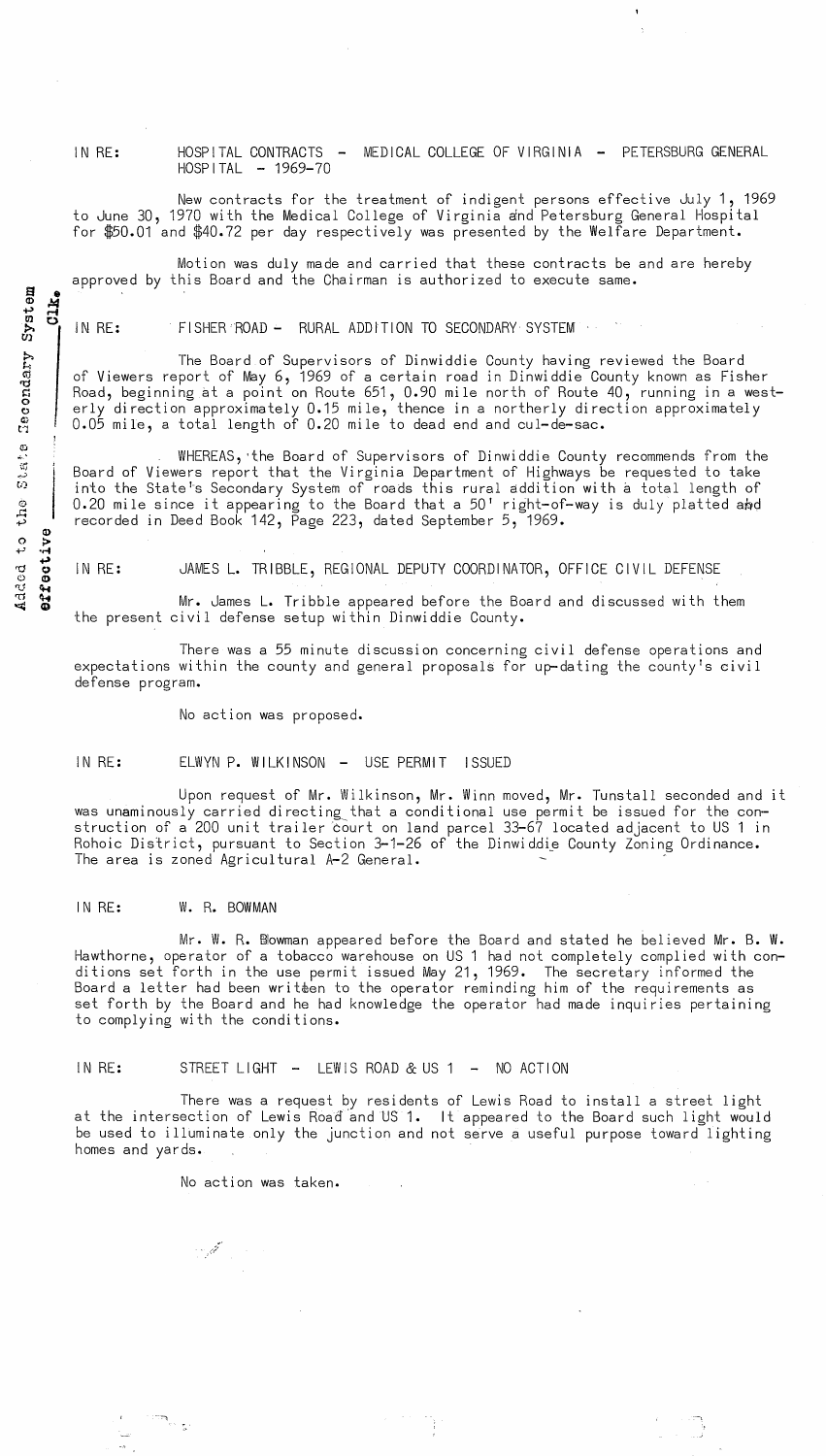## IN RE: PLAT - MISS/MARY ANNETTE SMITH & BESSIE R. SMITH - DISAPPROVED

Miss Annette Smith presented a plat containing .55 acre fronting on Pleasant Lane for approval. Said plat was reviewed by the Board and upon motion made and carried was disapproved.

## IN RE: AMBULANCE & RESCUE SQUAD

.~.

ంటుక్రవ

The Board discussed the operation of the newly formed ambulance & rescue squad and directed the secretary to set up an informal meeting between the Board and officers & directors of the volunteer group prior to the next meeting.

There being no further business the meeting was adjourned at 5:45 **P.M.** 

téhell Smithç Chairman

**ATTEST** rell Baskerville

 $\label{eq:2.1} \mathcal{L}(\mathcal{L}) = \mathcal{L}(\mathcal{L}) \mathcal{L}(\mathcal{L}) = \mathcal{L}(\mathcal{L}) \mathcal{L}(\mathcal{L})$ 

 $\label{eq:2.1} \frac{1}{\sqrt{2\pi}}\sum_{i=1}^n\frac{1}{\sqrt{2\pi}}\int_{\mathbb{R}^n}\frac{1}{\sqrt{2\pi}}\int_{\mathbb{R}^n}\frac{1}{\sqrt{2\pi}}\int_{\mathbb{R}^n}\frac{1}{\sqrt{2\pi}}\int_{\mathbb{R}^n}\frac{1}{\sqrt{2\pi}}\int_{\mathbb{R}^n}\frac{1}{\sqrt{2\pi}}\int_{\mathbb{R}^n}\frac{1}{\sqrt{2\pi}}\int_{\mathbb{R}^n}\frac{1}{\sqrt{2\pi}}\int_{\mathbb{R}^n}\frac{1}{\$ 

 $\mathcal{L}(\mathbf{X})$  .

 $\sim 5^{\circ}$ 

 $\mathcal{A}_{\mathcal{A}}$  ,  $\mathcal{A}_{\mathcal{A}}$ 

 $\label{eq:2} \frac{1}{\sqrt{2}}\sum_{i=1}^n\frac{1}{\sqrt{2\pi}}\sum_{i=1}^n\frac{1}{\sqrt{2\pi}}\sum_{i=1}^n\frac{1}{\sqrt{2\pi}}\sum_{i=1}^n\frac{1}{\sqrt{2\pi}}\sum_{i=1}^n\frac{1}{\sqrt{2\pi}}\sum_{i=1}^n\frac{1}{\sqrt{2\pi}}\sum_{i=1}^n\frac{1}{\sqrt{2\pi}}\sum_{i=1}^n\frac{1}{\sqrt{2\pi}}\sum_{i=1}^n\frac{1}{\sqrt{2\pi}}\sum_{i=1}^n\frac{1}{$ 

/

 $\mathcal{O}(\sqrt{N})$ 

 $\mathcal{A}=\mathcal{A}^{\mathcal{A}}$  , where  $\mathcal{A}^{\mathcal{A}}$ 

 $\sim$   $\sim$ 

 $\sim 10^{-10}$